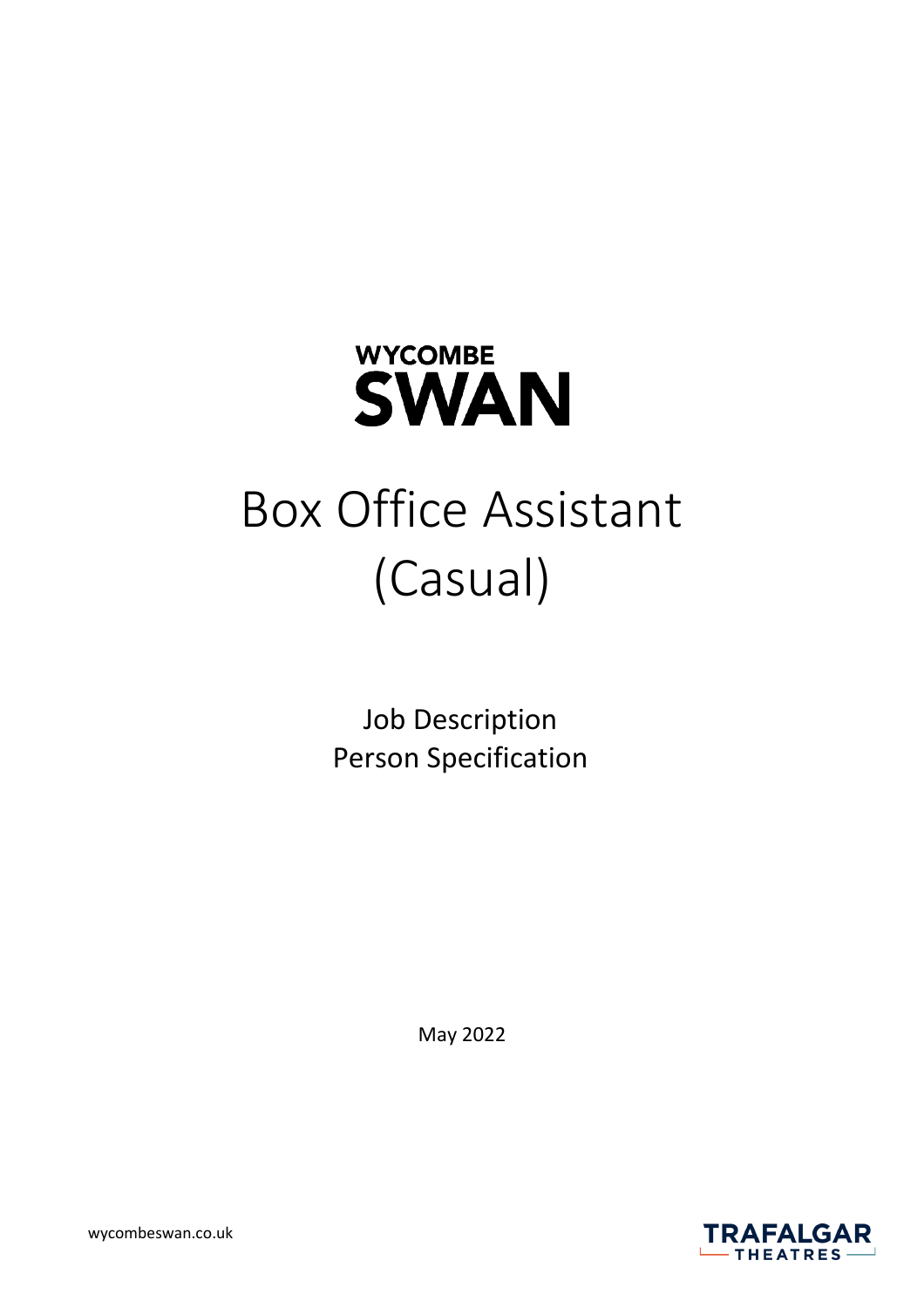**Wycombe Swan** is one of twelve regional theatre and live entertainment venues within the **Trafalgar Entertainment** group. Trafalgar Theatres (Previously HQ Theatres & Hospitality) manage twelve venues on behalf of local authorities across the UK; from live music venues and concert halls to large auditoria presenting top West End productions, high profile live music and comedy, ballet, opera and family theatre, and recognised for providing industry-leading hospitality and first class customer experiences.

**Wycombe Swan** is located in the heart of the High Wycombe town centre and comprises of three distinct spaces to provide the people of Buckinghamshire with top-quality musicals, drama, comedy, dance, family shows, one night events, and a world-class pantomime. With a capacity of 1,076 seats, the Main auditorium boasts superb acoustics, a large stage and adaptable seating. The historic Old Town Hall offers a smart, distinctive, multi-use space with staging and seating up to 400 and 600 standing. Rounding off the spaces is the ornate Oak Room, providing a glorious and elegant setting for events of up to 120 people. More than just high quality programming seen in the main space, Wycombe Swan regularly hosts conferences, graduations, parties and weddings, with exquisite food provided by the in-house catering team.

The Wycombe Swan and Old Town Hall has always been at the heart of the Wycombe community. We are proud to be a venue that supports local community hires, alongside nurturing the young talent of Bucks through our youth drama activities. Playing our part during the Coronavirus pandemic operating as a vaccination centre for the NHS, we are now looking to grow our team with passionate and talented individuals.

| <b>Employment type:</b>     | Casuals                                                                                                                                                                                                                                                                                                                                                                                                   |
|-----------------------------|-----------------------------------------------------------------------------------------------------------------------------------------------------------------------------------------------------------------------------------------------------------------------------------------------------------------------------------------------------------------------------------------------------------|
| Salary:                     | £9.50 per hour (gross) You will only be paid for the hours that you work.                                                                                                                                                                                                                                                                                                                                 |
| Hours:                      | As required. Working hours will include evenings, weekends and Bank Holidays                                                                                                                                                                                                                                                                                                                              |
| <b>Work location:</b>       | You will be based at Wycombe Swan.                                                                                                                                                                                                                                                                                                                                                                        |
| <b>Purpose of the role:</b> | The Casual Box Office Assistants contribute to the achievement of the venues<br>commercial success through the sale of tickets, hospitality packages and<br>associated products for shows and events as well delivering the highest standards<br>of customer service. The post also supports the Marketing department with<br>effective delivery of ticketing services and supporting marketing activity. |
| Our ideal<br>candidate:     | Our ideal candidate will be confident in dealing with members of the public, have<br>a professional, courteous and 'can do' attitude to work and have a strong a<br>passion for delivering excellent customer service.                                                                                                                                                                                    |
| <b>Closing date:</b>        | Ongoing                                                                                                                                                                                                                                                                                                                                                                                                   |
| How to apply:               | Please submit a CV & covering letter to admin@wycombeswan.co.uk with the<br>subject title 'Box Office (Casual)'. Tell us why you think you are suited to this role,<br>why it interests you and how we'll benefit from having you on board!                                                                                                                                                               |

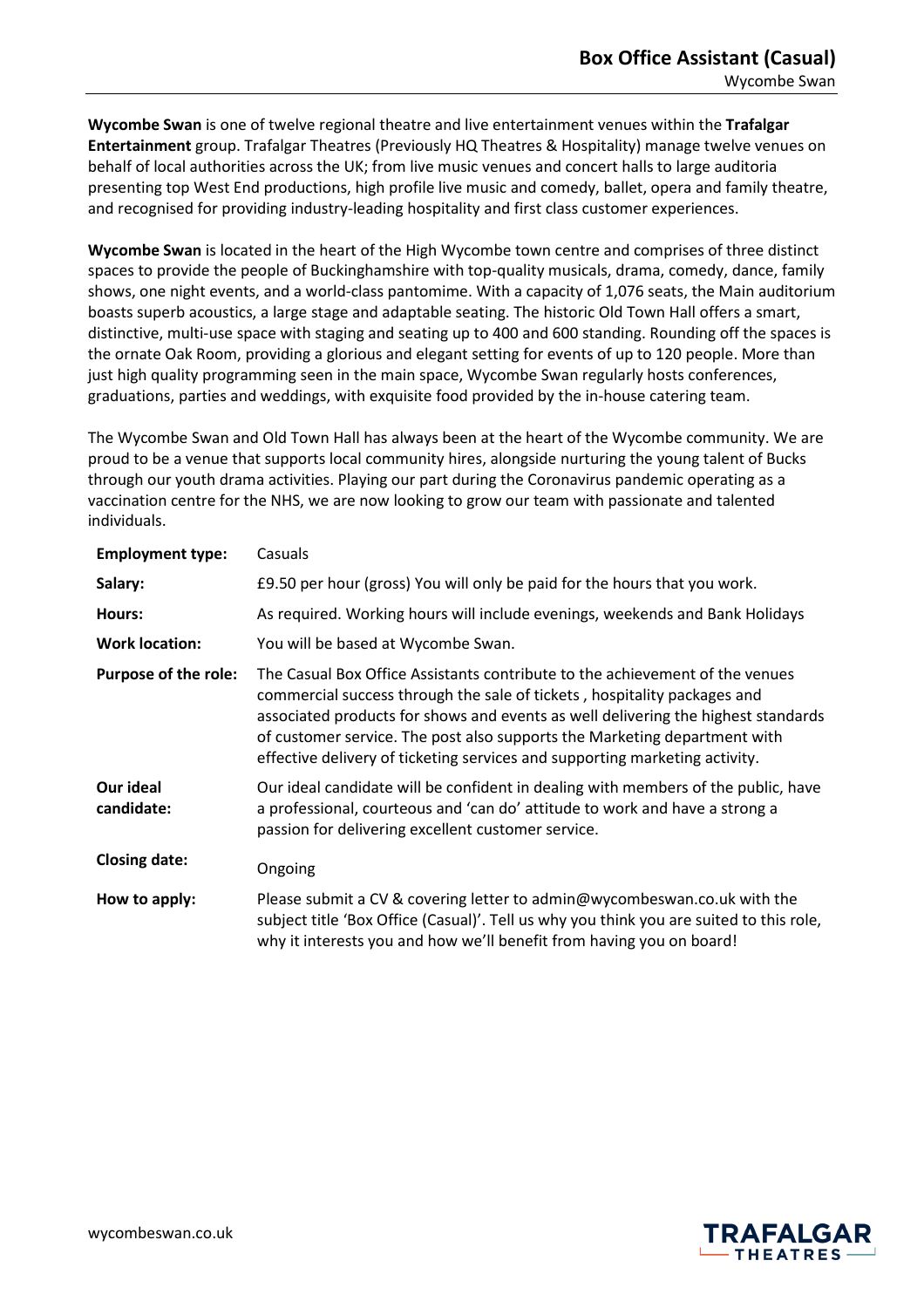## **REPORTING**

You will report directly to the Box Office Supervisor.

## **KEY ACCOUNTABILITIES**

#### **Strategic**

- To assist with the smooth and efficient running of the Box Office, to help maximise sales for the venue.
- Effective contribution to Wycombe Swan's Box Office ticketing service including dealing with customer enquiries and taking bookings for shows and events.
- Responsible for encouraging the increase in Friends Memberships and maintaining levels of renewals.

#### **Operations**

- In liaison with the Box Office Manager, responsibility for the effective use and maintenance of the ticketing database and routine housekeeping of the ticketing system.
- To provide accurate sales reports and figures to promoters and to be able to set up scheduled reports, as required.
- To manage ticket requests from company, charities, promotions and the membership scheme.
- To assist with the distribution of accurate and consistent ticketing reports for internal and external use in appropriate formats.
- To have an understanding of the Data Protection Act and ensure that all staff are adhering to this policy.
- To play a key role in the Fire Evacuation procedure specifically responsible for liaising with the alarm monitoring company in the event of an emergency.

## **Health & Safety**

- As required by the Buildings and Technical Manager, contribute to the development and management of Health and Safety at Work policies at the venue, in line with Trafalgar Theatres policies; ensuring that all box office staff are fully briefed and (where appropriate) trained in line with Health and Safety policies.
- Ensure all duties are carried out in accordance with departmental and company Health & Safety procedures.

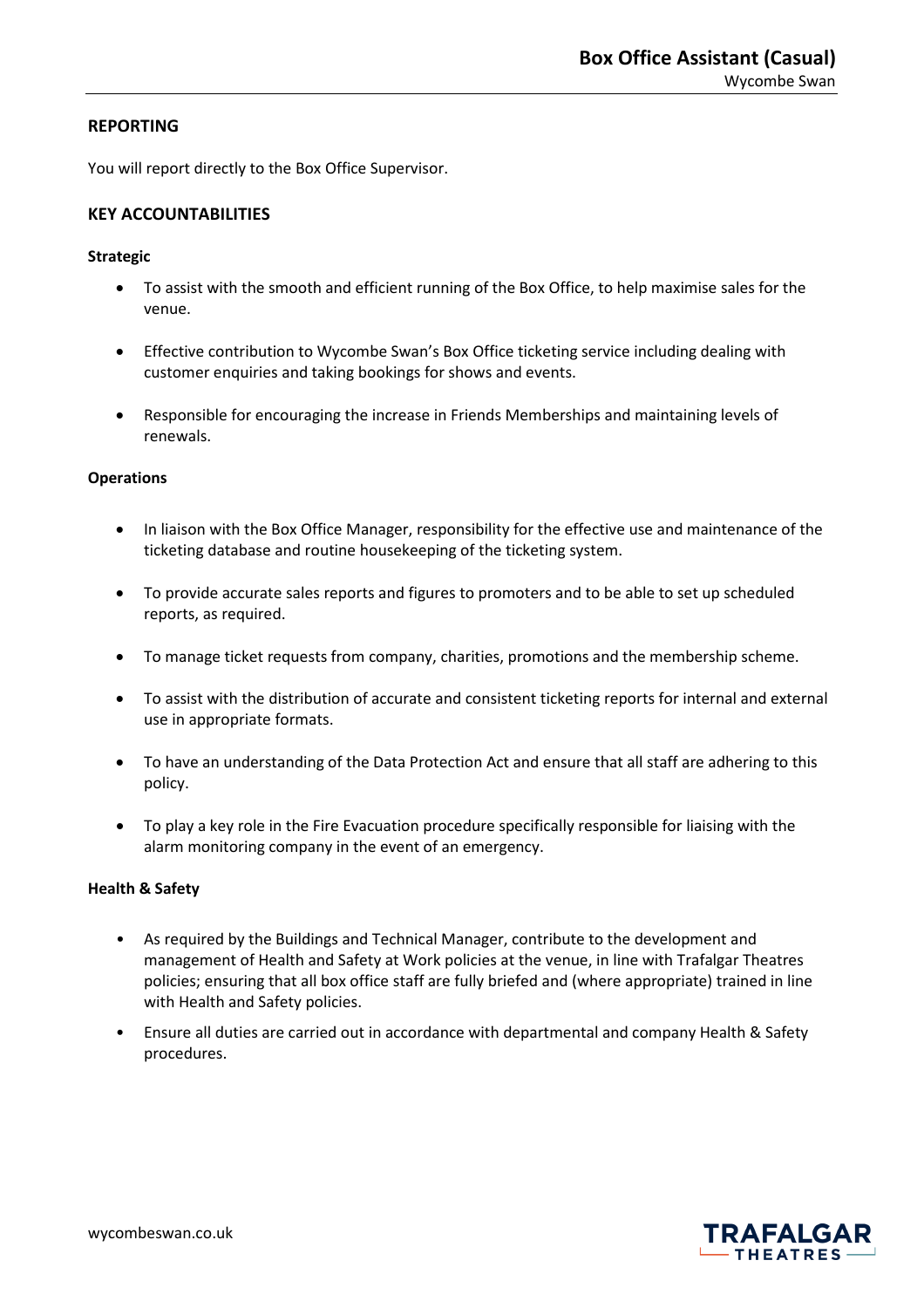### **Recruitment, Training and Development**

• Undertake training and development relevant to the successful execution of the job role.

## **Other Responsibilities**

- Dress in accordance with Company uniform policy and wear protective clothing where issued and instructed.
- At all times, act as an ambassador for the venue and Trafalgar Theatres.

This Job Description is not an exhaustive description of your duties. You will be required to adopt a flexible approach to your role and responsibilities. In particular, from time to time, you may be required to undertake such alternative or additional duties as may be commensurate with your skills, experience and capabilities.